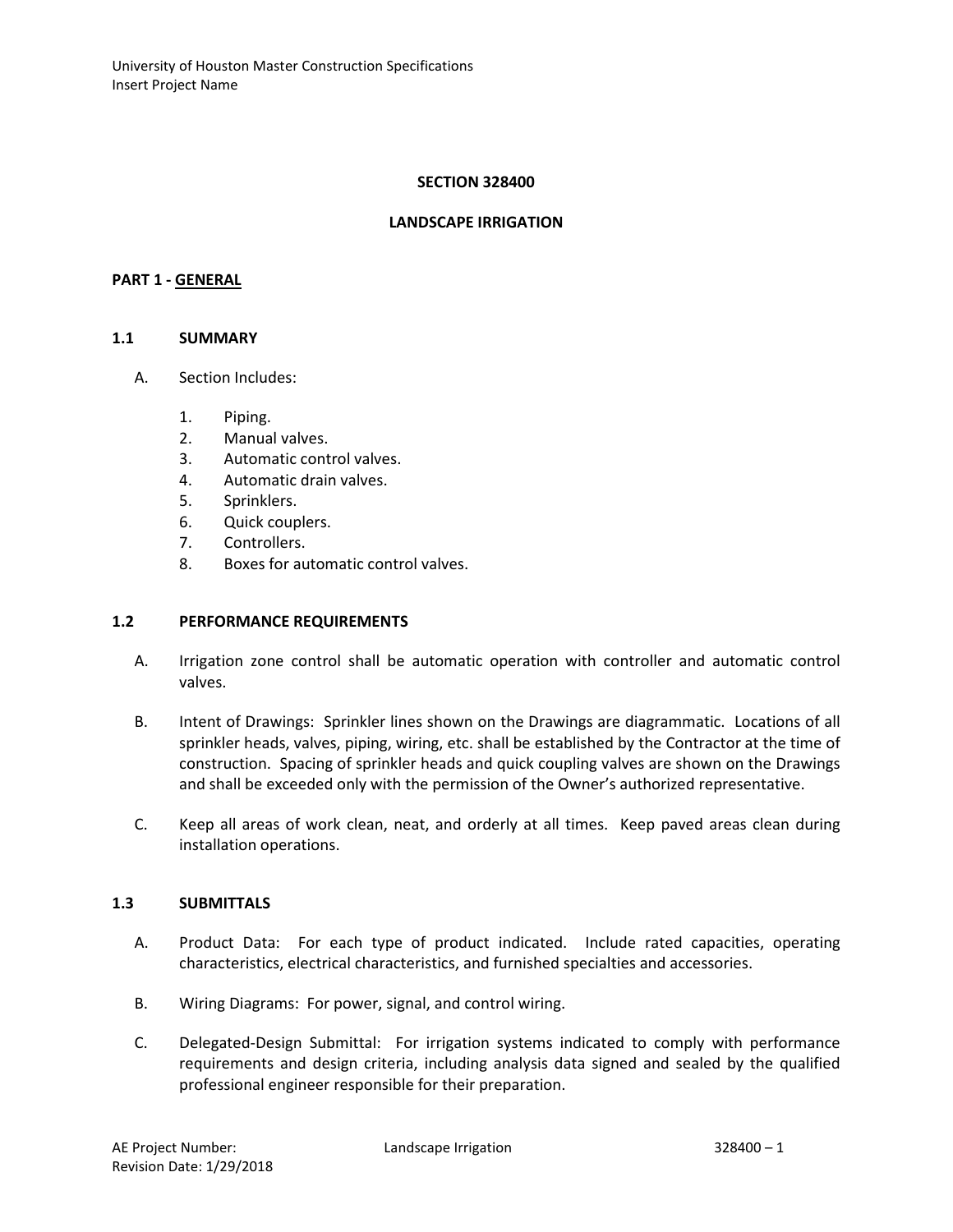- D. Zoning Chart: Show each irrigation zone and its control valve.
- E. Controller Timing Schedule: Indicate timing settings for each automatic controller zone.
- F. Field quality-control reports.
- G. Operation and maintenance data for the following:
	- 1. Irrigation controller.
	- 2. Valves and gate valves.
	- 3. Pipe and fittings.
	- 4. Valve boxes.
	- 5. Quick coupling valves.
	- 6. Low voltage wire and connections.
- H. Record Irrigation Drawings:
	- 1. Furnish Record Drawings of complete irrigation system in accordance with the General and Special Conditions.
	- 2. Procure full size set of Contract Drawings from Landscape Architect.
		- a. Construction Drawings shall be on-site at all times while irrigation system is under construction.
		- b. Make daily record of all work installed each day.
		- c. Actual location of valves and quick couplers and all irrigation and drainage piping shall be shown on prints by dimensions from easily identifiable permanent features, such as buildings, curbs, fences, walks, or property lines.
		- d. Drawings shall show approved substitutions of material. Include material, manufacturer's name, and catalogue number.
		- e. Drawings shall be to scale and all indications shall be easily understandable, legible, and neat.

## **1.4 QUALITY ASSURANCE**

- A. Requirement of Regulatory Agencies:
	- 1. All work and materials shall be in full accordance with the latest rules and regulations of safety orders of Division of Industrial Safety; the Uniform Plumbing Code and other applicable laws or regulations, including the City of Houston.
	- 2. Nothing in Drawing is to be construed to permit work not conforming to these codes. Should the Contract Documents be at variance with the aforementioned rules and regulations, notify Landscape Architect and get instructions before proceeding with the work.
- B. Testing:
	- 1. Preliminary review of completed installation will be made by the Landscape Architect prior to backfilling trenches and during hydrostatic testing.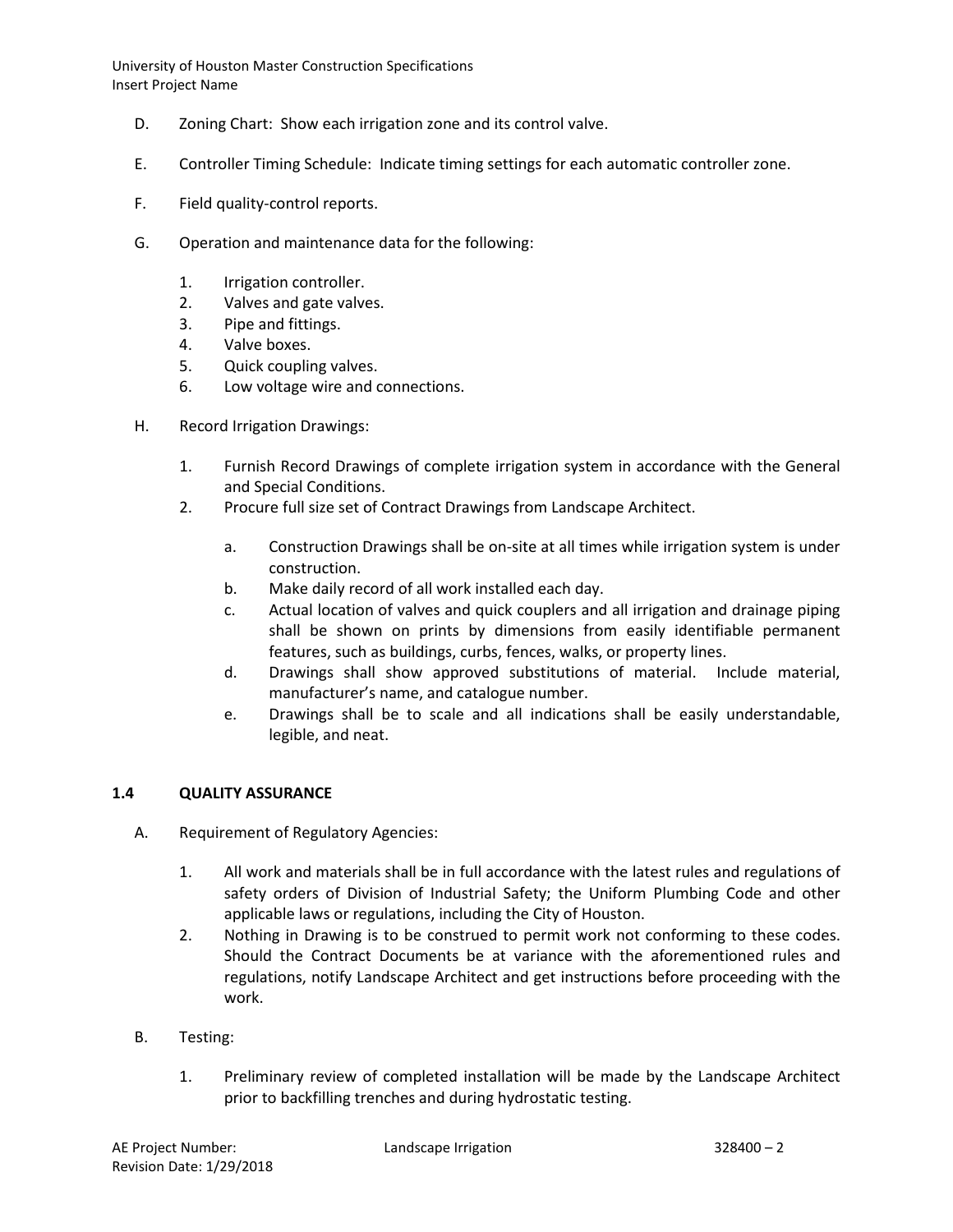- 2. Final review shall be made in conjunction with the final review, shrubs, and tree planting.
- C. Electrical Components, Devices, and Accessories: Listed and labeled as defined in NFPA 70, by a qualified testing agency, and marked for intended location and application.

#### **1.5 FINAL ACCEPTANCE**

A. Work under this Section will be accepted by Landscape Architect upon satisfactory completion of all work. Upon final acceptance, Owner will assume responsibility for maintenance of the work. Said assumption does not relieve Contractor of obligations under Warranty.

#### **1.6 WARRANTY**

- A. In addition to the manufacturer's guarantees or warrantees, all work shall be warranted for one year from the date of Final Acceptance against defects, material, equipment and workmanship by the Contractor. Warranty shall also cover repair of damage to any part of the premises resulting from leaks or other defect in materials, equipment, and workmanship to the satisfaction of the Owner.
- B. Contractor shall not be held responsible for failures due to neglect by the Owner, vandalism, etc., during the Warranty or Guarantee period. Report such conditions to the Landscape Architect in writing.

## **PART 2 - PRODUCTS**

#### **2.1 MATERIALS**

- A. Materials throughout the system shall be as specified and noted on the Drawings, new and in perfect condition.
- B. Gate Valves: Three inches in size and under, 125 pound bronze construction, non-rising stem type, sized to line. NIBCO #T113 or approved equal.
- C. Sleeves: Control wire and water line sleeves shall be PVC 1120-1220, Schedule 40 pipe.
- D. Water Meters: Per City of Houston
- E. Backflow Preventer:
	- 1. Pressure type: Manufacturer: Febco
	- 2. Double check: Manufacturer: Febco
	- 3. Use Pressure Type when the required elevation of the BFP is 3'-0" or less above finish grade.
	- 4. Use Double Check Valve when the required elevation for a Pressure Type BFP is greater than 3'-0" above finish grade.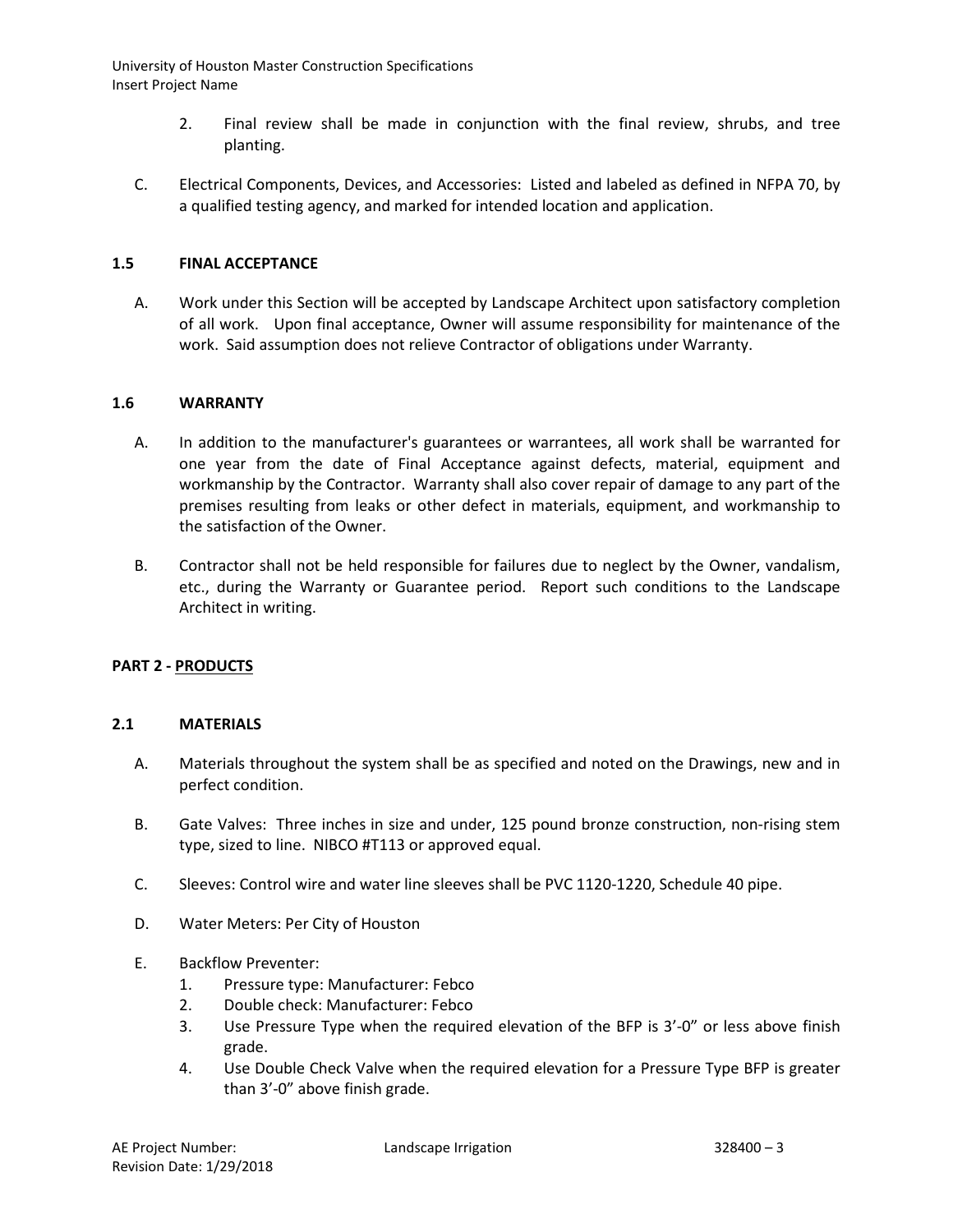- 5. Protect Backflow preventer from vandalism with a lockable wire mesh cage. Manufacturer: Backflow Protection; Model: "Ultimate Tuff Cage"
- F. Irrigation Controllers: Manufacturer: Base-line. Model 3200. Remote Control Valves: Manufacturer: Rainbird – Model: PEB with Baseline decoders.
- G. Control Wiring: Solid copper, UL approved for direct burial in ground. Minimum gage#14 UF (#12 UF for runs over 1,000 LF). Common ground wire shall be white.
- H. Valve Boxes: Injection molded of polymers and fibrous inorganic temperature resistant components. Box shall provide adequate clearance to operate and service valve. Box and lid shall be Green.
	- 1. Acceptable Manufacturers: Amtek, Christy, Carson, or approved equal.
	- 2. Valve boxes for remote control valves shall be rectangular, approximately 10-inch x 14 inch inside dimensions by 15 inches deep. Boxes shall be black with lockable lids and have painted on lid with 1-inch high white letters "RC".
	- 3. B. Valve boxes for gate valves and quick couplers, shall be round, approximately 9-inch inside diameter by 10-inch deep. Boxes shall be black with lockable lids and have painted on lid with 1-inch high white letters "QC".
- I. Quick Couplers:
	- 1. Valve and keys as specified on Drawings.
	- 2. Furnish two valve keys fitted with 3/4-inch swivel hose ells.
- J. Sprinkler Heads:
	- 1. Rotors: Hunter PGP
	- 2. Spray Heads: Rainbird MPR
- K. Conduit: All conduits for low voltage irrigation control wires shall be 2-inch Schedule 40 PVC. Control wiring may be placed in common sleeve with lateral or main lines under paving when sleeves are larger than 4-inches. Use galvanized steel pipe only under public roads or for high voltage power conductors.

## **2.2 PIPING**

- A. Piping on pressure side of irrigation control valves:
	- 1. Two and one-half inch diameter and smaller ASTM D 1785, PVC 1120-1220 compound, Schedule 40.
- B. Piping on non-pressure side of irrigation control valves:
	- 1. Two inch to three-quarter inch ASTM D 1785, PVC 1120-1220, Class 200.
	- 2. One-half inch and smaller ASTM D 1785, PVC 1120-1220, Class 315.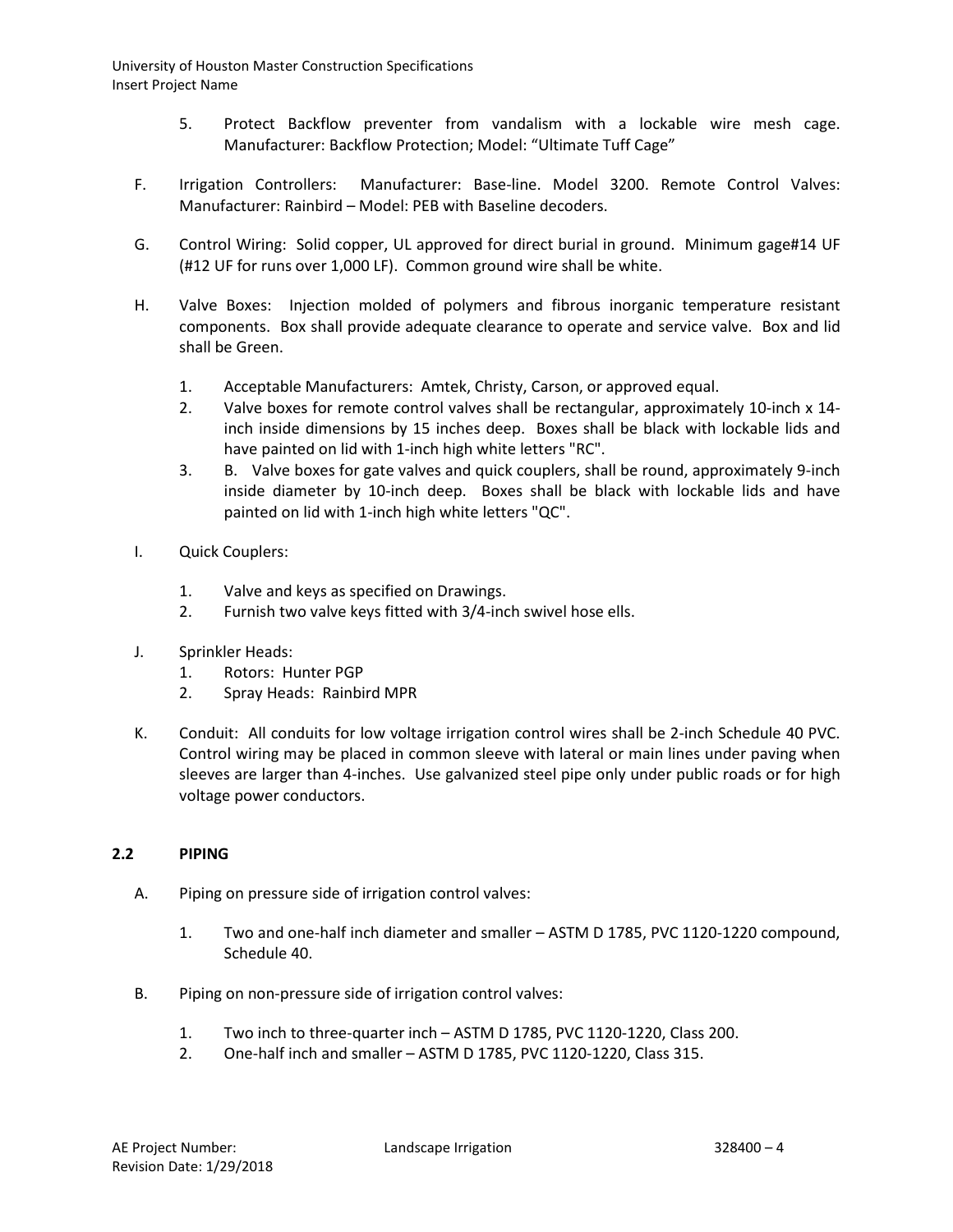C. Identification: Continuously and permanently marked with manufacturer's name or trademark, size, schedule and type of pipe, working pressure at 73 degrees F., and National Sanitation Foundation (NSF) approval.

# **2.3 FITTINGS**

- A. Fittings for Solvent- Welded Pipe:
	- 1. Schedule 40, polyvinyl chloride, standard weight, as manufactured by "Sloane", "Lasco", or approved equal, to meet ASTM D-2466-73 and D-2467-73.
	- 2. Threaded PVC nipples Schedule 80 PVC.
- B. Fittings for Polyethylene Pipe:
	- 1. Polyallomer as manufactured by "Flintkote" or approved equal.
	- 2. Compression type of CPVC as manufactured by "Pepco".
- C. Fittings for Swing Joints:
	- 1. Supply three (3) Schedule 40 "Marlex" elbows.
	- 2. Threaded PVC Nipples Schedule 80 PVC.

## **2.4 PIPING JOINING MATERIALS**

- A. Solvent Cements for Joining PVC Piping: ASTM D 2564. Include primer according to ASTM F 656.
- B. Plastic, Pipe-Flange Gasket, Bolts, and Nuts: Type and material recommended by piping system manufacturer unless otherwise indicated.

## **PART 3 - EXECUTION**

## **3.1 EXAMINATION**

- A. Site Verification of Conditions:
	- 1. Contractor shall be acquainted with all site conditions. Should utilities or other work not shown on the plans be found during excavations, Contractor shall promptly notify Landscape Architect for instructions as to further action. Failure to do so will make Contractor liable for any and all damage arising from operations subsequent to discover of such utilities not shown on plans.
	- 2. Contractor shall take necessary precautions to protect site conditions. Should damage be incurred Contractor shall repair damage to its original condition or furnish and install equal replacement.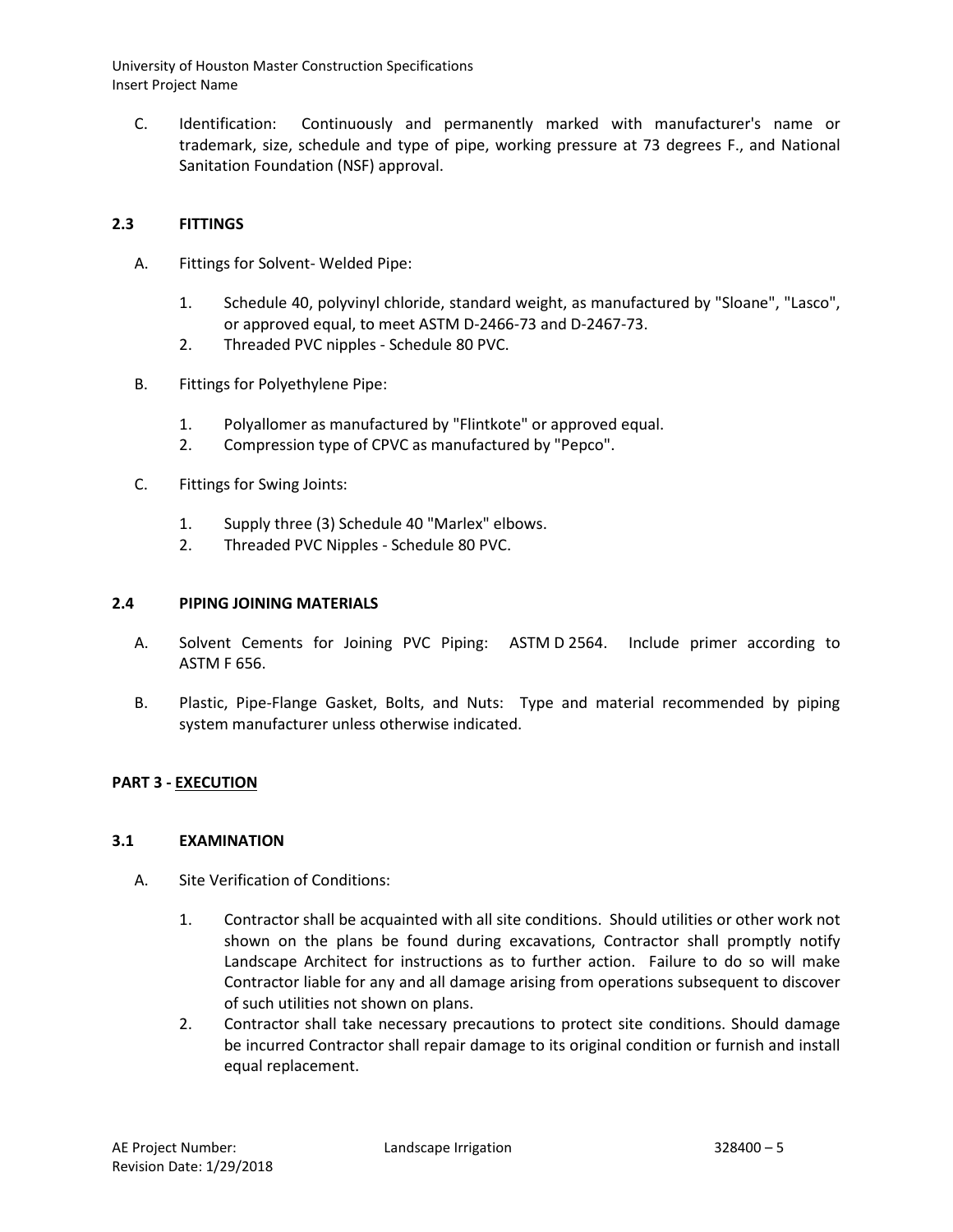# **3.2 LAYOUT**

- A. Consideration will not be given to design changes until after award of contract.
- B. Lay out work as closely to that shown on the Contract Drawings as possible. Contract Drawings are diagrammatic in nature. Adjust layout as necessary to accommodate actual site conditions. Locate pipe and valves shown under paving in adjacent planting area.
- C. Full and complete coverage is required. Contractor shall make minor adjustments to layout as required to assure full and complete coverage. When such adjustments require exceeding radius limitations shown on irrigation legend, contact Landscape Architect for direction.
- D. Substitutions for smaller pipe sizes will be not be accepted.

## **3.3 EARTHWORK**

- A. Perform excavation as required for installation of work included under this Section, including shoring of earth banks if necessary. Restore all surfaces, existing underground installations, etc., damaged or cut as a result of excavations, to their original condition.
- B. Should utilities not shown on the plans be found during excavation, promptly notify Landscape Architect for instructions as to further action. Failure to do so will make Contractor liable for any and subsequent discovery of such utilities. Indicate such utility crossings on the Record Drawings promptly.
- C. Dig trenches wide enough to allow a minimum of 4-inches between parallel pipe lines. Trenches shall be of sufficient depth of proved minimum cover from finish grade as follows:
	- 1. Over pipe on pressure side of irrigation control valve, control wires and quick coupling valves: 18 inches.
	- 2. Over pipe on non-pressure side of irrigation control valve: 12 inches.
- D. Trenching within the drip-line of existing trees shall not employ the use of mechanical trenching devices. Hand dig without severing roots which exceed 1-1/2" in diameter. Notify the Landscape Architect immediately if site conditions prohibit such action.

## **3.4 PIPING INSTALLATION**

- A. General:
	- 1. Location and Arrangement: Drawings indicate location and arrangement of piping systems. Install piping as indicated unless deviations are approved on Coordination Drawings.
	- 2. Clean all pipes and fittings of dirt and moisture before assembly.
	- 3. Install piping free of sags and bends.
	- 4. Install groups of pipes parallel to each other, spaced to permit valve servicing.
	- 5. Install fittings for changes in direction and branch connections.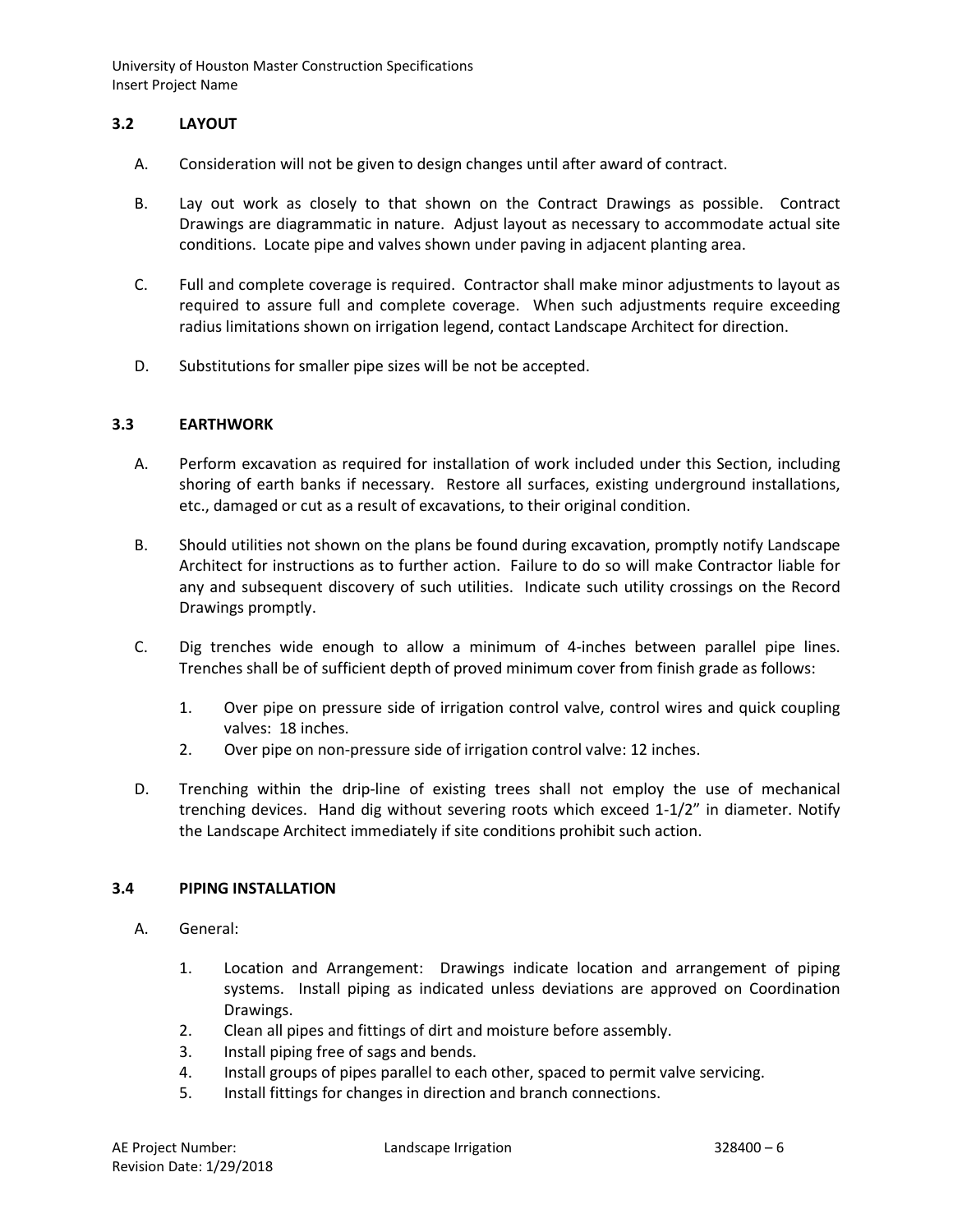- 6. Install unions adjacent to valves and to final connections to other components with NPS 2 (DN 50) or smaller pipe connection.
- 7. Install flanges adjacent to valves and to final connections to other components with NPS 2-1/2 (DN 65) or larger pipe connection.
- 8. Install expansion loops in control-valve boxes for plastic piping.
- 9. Lay piping on solid sub-base, uniformly sloped without humps or depressions.
- 10. Install ductile-iron piping according to AWWA C600.
- 11. Install PVC piping in dry weather when temperature is above 40 deg F. Allow joints to cure at least 24 hours at temperatures above 40 deg F before testing.
- B. Solvent-Welded Joints for PVC Pipes:
	- 1. Use solvents and methods by pipe manufacturer
	- 2. Cure joint a minimum of one hour before applying any external stress on the piping and at least twenty four (24) hours before placing the joint under water pressure.
- C. Threaded Joints for Plastic Pipes:
	- 1. Use Teflon tape on the threaded PVC fittings except where Marlex fittings are used.
	- 2. Use strap-type friction wrench only. Do not use metal-jawed wrench.
	- 3. When connection is plastic to metal, male adaptors shall be used. The male adaptor shall be hand tightened, plus one turn with a strap wrench. Joint compound shall be Teflon tape or approved equal.
- D. Joints for Polyethylene Pipes:
	- 1. Double-clamp all connections 1-1/4-inch diameter and greater.
	- 2. Make all connections between polyethylene pipes and metal valves or pipes with threaded fittings using male adaptors.
- E. Laying of Pipe:
	- 1. Pipes shall be bedded in at least 2-inches of finely divided material with no rocks or clods over 1-inch diameter to provide a uniform bearing.
	- 2. Pipe shall be snaked from side to side of trench bottom to allow for expansion and contraction. One additional foot per 100 feet of pipe is the minimum allowance for snaking.
	- 3. PVC Pipe shall not be laid when there is water in the trench.
	- 4. Install plastic pipe in a manner to provide for expansion and contraction as recommended by the manufacturer.
	- 5. Cut plastic pipe with PVC pipe cutters or hacksaw to ensure a square cut. Remove burrs at cut ends prior to installation to ensure that a smooth unobstructed flow will be obtained.
	- 6. All plastic to plastic joints shall be solvent-weld joints or slip seal joints. Only solvent recommended by the pipe manufacturer shall be used. Install plastic pipe and fittings as outlined and instructed by pipe manufacturer. It shall be the Contractor's responsibility to make arrangements with the pipe manufacturer for any field assistance that may be necessary. Contractor shall assume full responsibility for the correct installation.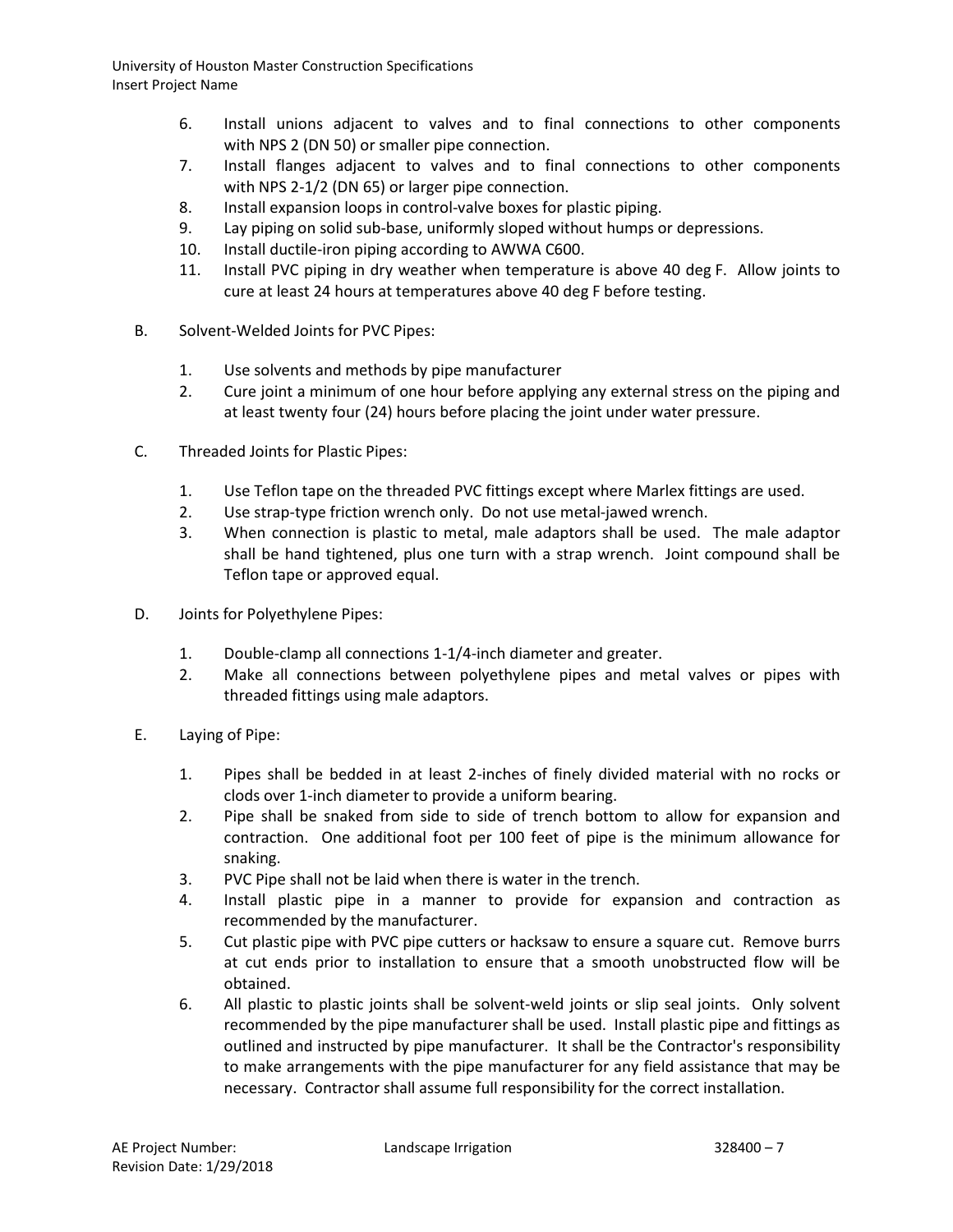# **3.5 EQUIPMENT INSTALLATION**

- A. Gate Valves: Group valves together and locate in planted areas where possible. Box shall be flush with finish grade.
- B. Irrigation Control Valves: Install control valves in valve boxes where shown and group together where practical. Place no closer than 12-inches to walk edges, buildings, and walls. Valve boxes shall be flush with finish grade.
- C. SPRINKLER HEADS:
	- 1. Place all rotary pop-up sprinkler heads in lawn areas on swing joints as Detailed on Drawings with top of heads 1-Inch above finish grade. Place part-circle rotary pop-up sprinkler heads 8-inches from edge of and flush with top of adjacent walks, header boards, curbs, mowing bands, or paved areas at time of installation. Install rotary sprinklers on a swing joint assembly as detailed.
	- 2. Install spray heads and bubbler heads on a swing joint assembly as detailed on the Drawings.
- D. Quick Coupling Valves: Install quick coupling valves on a swing joint assembly as detailed on the Drawings.
- E. Automatic Controller:
	- 1. Install per local code and manufacturer's latest printed instructions.
	- 2. Connect remote control valves to controller in clockwise sequence to correspond with station setting beginning with Stations 1, 2, 3, etc.
	- 3. Affix controller name (i.e. "Controller A") on inside of controller cabinet door with letters minimum of 1-inch high.
	- 4. Affix a non-fading copy of irrigation diagram to cabinet door below controller name. Seal irrigation diagram between two sheets of 20 mil (minimum) plastic.
	- 5. Irrigation diagram shall be a reduced copy of the as-built drawing and shall show clearly all valves operated by the controller, showing station number, valve size, and type of planting irrigated.
- F. Control Wiring:
	- 1. Install control wires with sprinkler mains and laterals in common trenches wherever possible. Lay to the side of pipe line. Provide looped slack at valves and snake wires in trench to allow for contraction of wires. Tie wires in bundles at ten (10') foot intervals.
	- 2. Crimp and seal control wire splices at remote control valves with specified splicing materials. Line splices will be allowed only on runs of more than 500 feet. Line splices to be Scotchlok and sealed with Scotchkote sealer.
	- 3. Install a minimum of one (1) extra control wire to the control valve located the greatest distance from the controller in both directions and label each end blank or as shown on drawings.
- G. Closing of Pipe and Flushing of Lines: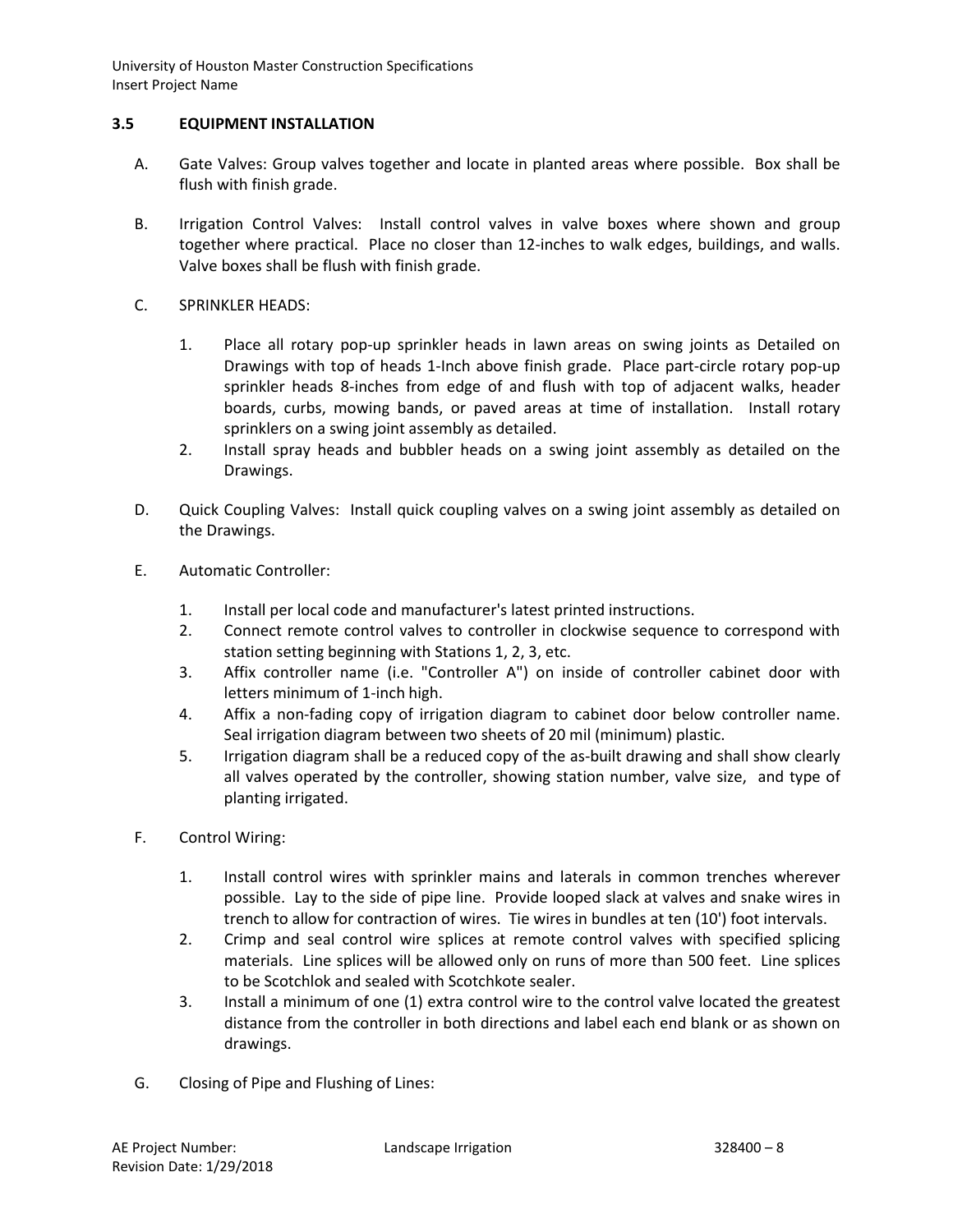- 1. Cap or plug all openings as soon as lines have been installed to prevent entrance of materials that would obstruct the pipe. Leave in place until removal is necessary for completion of installation.
- 2. Thoroughly flush out all water lines before installing heads, valves and other hydrants.
- 3. Test as specified.
- 4. Upon completion of testing, complete assembly and adjust sprinkler heads for proper distribution.
- 5. All sprinkler heads and quick coupling valves shall be set perpendicular to finished grades unless otherwise designated on the Drawings, or otherwise specified. Sprinkler heads adjacent to existing walls, curbs and other paved areas, shall be set to grade. Sprinkler heads which are to be installed in lawn areas where the turf has not yet been established shall be set 1-inch above the proposed finish grade. Heads installed in this manner will be lowered to grade when the turf is sufficiently established to allow walking on it without appreciable destruction. Such lowering of heads shall be done by Contractor as part of the original contract with no additional cost to the Owner.

## **3.6 BACKFILL AND COMPACTING:**

- A. After system is operating and required tests and inspections have been made, backfill excavations and trenches with clean soil free of debris.
- B. Backfill for all trenches, regardless of the type of pipe covered, shall be compacted to minimum 95 percent density under pavements, and 85 percent under planted areas.
- C. Compact trenches in areas to be planted by thoroughly flooding backfill. Jetting process may be used in those areas.
- D. Dress off all areas to finish grades.

## **3.7 GUARANTEE**

A. The Contractor shall warrant all materials and workmanship for one (1) year from final acceptance.

#### **3.8 CLEAN UP**

A. Clean up and remove all debris from the entire work area prior to Final Acceptance to satisfaction of Landscape Architect.

## **3.9 FIELD QUALITY CONTROL**

- A. Perform tests and inspections.
- B. Perform hydrostatic tests when welded PVC joints have cured per manufacturer's instructions.